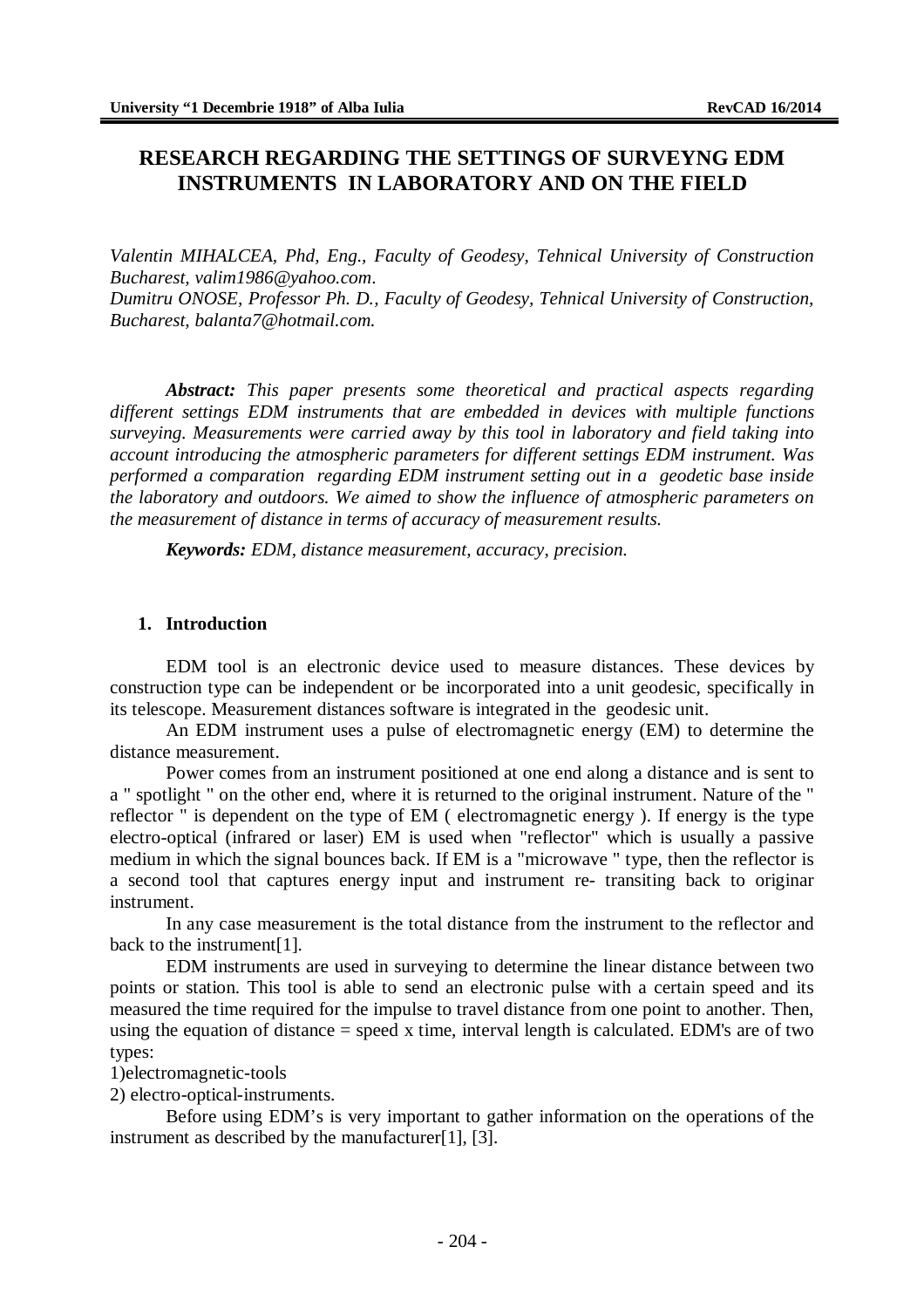### **2. Electromagnetic EDM Tools**

High-frequency radio waves are used in electromagnetic EDM. They were first developed as a tool in 1950. These are very accurate for measuring distances. They underwent several improvements over the years, and now the electromagnetic's EDM are available in small and portable sizes , and they have a special feature, direct reading of measurement. While using this tool, it is necessary to establish at both ends of the line we are going to measure, two identical and interchangeable tools for transmission and reception, so basically, a transmitter and receiver. Tool transmitter sends a series of modulated radio waves and they will be captured by the receiving instrument.

The instrument will return the receptor to the sender where the first transmission after processing and transmitting unit finally calculated the time required for radio waves to travel the travelled way from the transmitter to the receiver and the transmitter again. Atmospheric conditions affect the speed, which means the rate of travel of these radio waves.[1], [2].

#### **3. Electro-optical EDM instruments**

The tools that use the speed of light waves to determine the distance between two points are electro-optical instruments. The geodimeter was the early form of electromagnetic instruments. Instrument shall be fixed at one end of the measured distance and the other end is fixed to the reflector. The electromagnetic EDM can give accurate results if the distance measured is free without any obstacle. Unlike electromagnetic EDM, optical-electrical EDM require both ends of the measurement lines to be intervisible.

The EDM instrument sends a light beam to the reflector, which acts as a mirror and redirects the light pulse to the primary EDM instrument. Soon as EDM receives reflected light pulse, the values recorded in it are converted to linear distance between the EDM and the reflector<sup>[1]</sup>, [2]. Correction must be based on atmosferic conditions. The method which is based on measurements by technique using electromagnetic phenomena in the radio and visible range.

Accuracies that can be obtained are millimeters or smaller and are practically independent of the measured length. Basically distance measurement is to measure the propagation time of electromagnetic waves between landmarks considered. The folowing formula underlies the basic principle of electro-optical EDM instruments:

$$
D = \nu \tau, \tag{1}
$$

where D-distance,  $\tau$  - time measured, v-velocity of propagation of the electromagnetic wave. This speed *v*, is given by the formula:

$$
v = \frac{c}{n},\tag{2}
$$

where  $c = 3 * 10^{-8}$  m/s and *n*- the index of refraction of the environment. Generally depends on a number of parameters (temperature, pressure, humidity, wavelength) and exact knowledge of this can improve the accuracy of measurements[1], [2].



Fig. 1. Schematic representation of a device EDM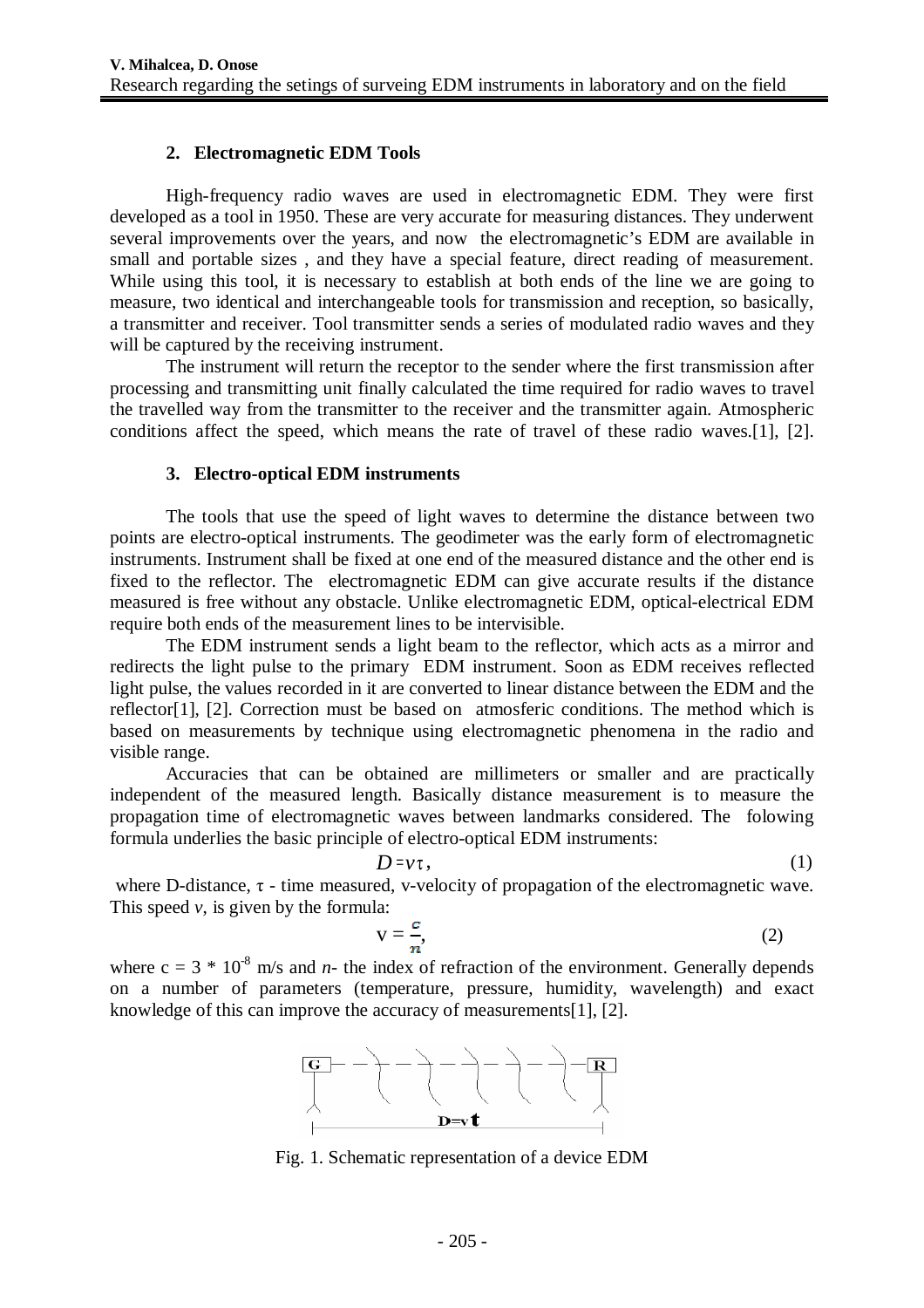A generator G emits electromagnetic wave which propagates to the receiver R located at the end of the measured distance. When using waves in the visible R has a passive role, reflected wave without having to alter its appearance. In the case of radio wave undergoes certain changes before being reflected.

The general information is contained in a wave by introducing a time dependence of the quantity characterizing the wave. This process is called modulation, the reverse will bear the modulation. A wave expressed by an equation of the form:  $y = A\cos(\omega t + \varphi)$ , do not carry any information. Its modulation is required.

Depending on the type size that do vary over time, we have the following types of modulation:

a) modulation amplitude  $A = A(t)$ , is used when using light waves.

b) frequency modulation  $\dot{\omega} = \dot{\omega}$  (t), is used when using radio waves.

c )  $\varphi$  = phase modulation  $\varphi$  (t ) [1], [2], [3].

### **4. Experiments on the behavior of the EDM instruments on the temperature variation in the laboratory**

Measuring distances using EDM instrument is done in the laboratory in a geodetic base that has a usable length of 50 m. The measuring interval on which is made calibration is between (0...50) m. Calibrations distance measured by the EDM tool is made from 10 m to 10 m, round trip (forward and back).

The geodetic reference atmospherical conditions on this base are:  $20^{\circ}$  C  $\pm$  0,5° C. The geodetic base has instruments used to monitor temperature, air humidity and atmospheric pressure. Readings provided by them is useful each time when these values are inserted in the device software to be able to perform geodetic instrument corrections, important to determine the precision of distance measurement.

The geodetic base in the laboratory Lengths, is used mainly for calibration calibration ribbons and measuring tapes.It is located in the basement, at level of -6 m geodetic base consists of the following main parts: floor foundation plate, the length of the base is 65 m and the cross-sectional dimensions are: 0,8mx0,55m, framework mounted on concrete foundation bearing two ways of measuring, steel plate measurement range (-10...10) mm (placed at equidistant intervals of 0.5 m), mobile trolley runway, trolley moving on the surface of the base geodetic measurement and microscope, laser interferometer measurement that records movement of the trolley [2].

Inside the laboratory are considered three atmospheric parameters, temperature, pressure and humidity of the ambient air, which have great influence in the process of measuring distances. Operating temperature range of these devices is (-20º C...+40 º C).

Were simulated in the laboratory different temperature conditions throughout the working range of this devices. Simulating these temperatures was achieved by manually entering these values EDM software tool. After entering the value of the ambient temperature in the machine, it has the ability to affect the temperature correction in the measurement of distances.

A second important parameter, is the atmospheric pressure that influences both the accuracy of the measurements. Basically, during the calibration process, it is desirable that the temperature remains constant, so that the measurement accuracy is not affected.

Were simulated (artificially) different environmental conditions values of all three atmospheric parameters when surveying equipment with multiple functions throughout their working range. Measurement errors distances vary depending on the operator's visual acuity,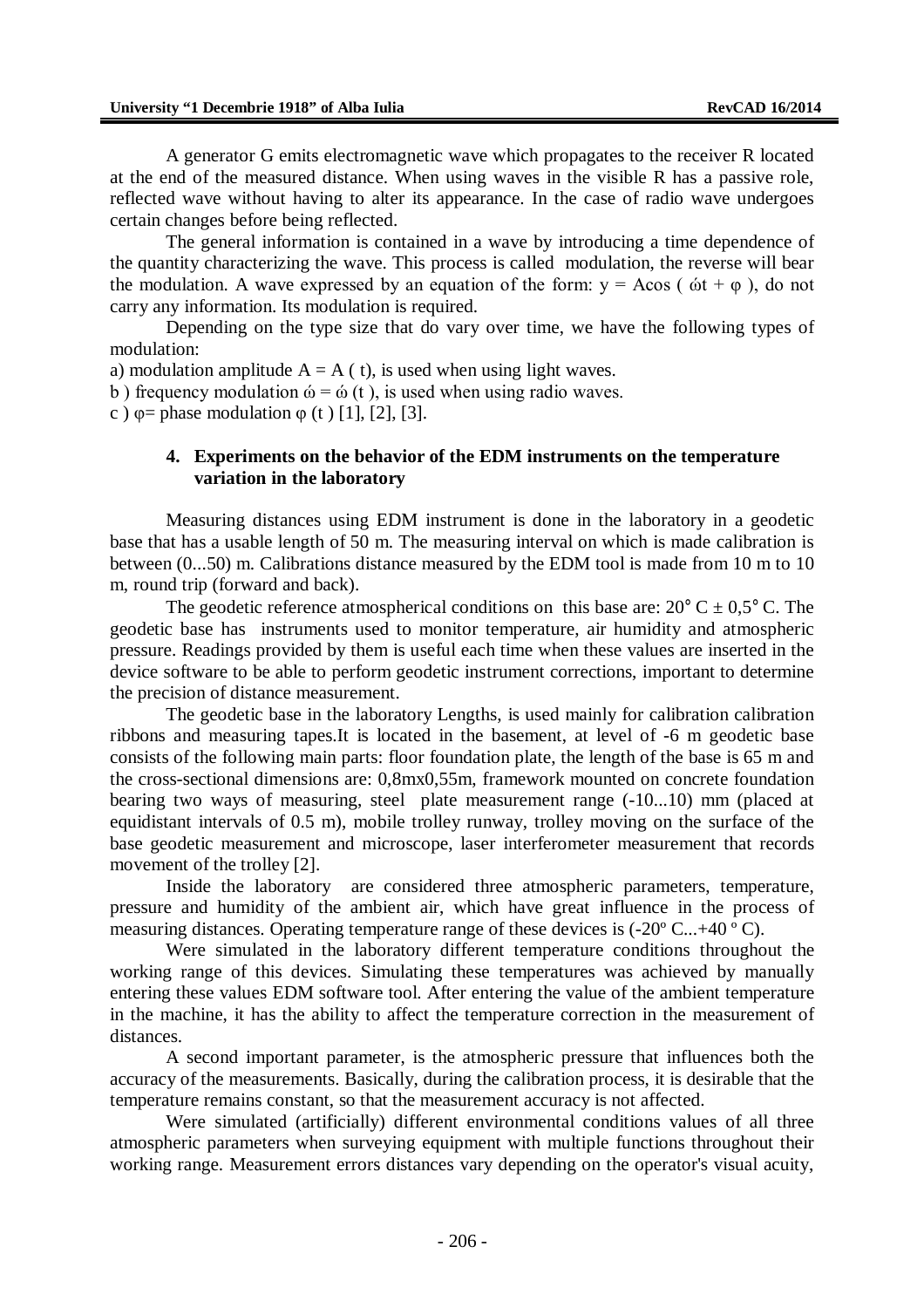precision of the instrument and of course the correctness of the controller parameters introducing atmospheric read.

Therefore, after extensive research and extensive measurements in laboratory conditions, we can say that is not recommended using these devices range between minimum and maximum operating temperature as errors in measuring distances within a short distance (50 m), are important.

Basically, using the theory of error propagation, we can form an idea of what can happen over long distances. Below is the table containing the results of measuring distance with a geodesic device with multiple functions in the laboratory for a distance of 50 m in direct comparison with laser interferometer.

| Distance       | Laser interferometer's | Geodetic base correction<br>[mm] |  |  |  |
|----------------|------------------------|----------------------------------|--|--|--|
| measurement    | indication [m]         |                                  |  |  |  |
| range          |                        |                                  |  |  |  |
| [m]            |                        |                                  |  |  |  |
| $\overline{0}$ | 0,011645               | $-0,011645$                      |  |  |  |
| 0:0,5          | 0,497746               | $-0,002254$                      |  |  |  |
| $0\div 1$      | 1,045883               | $-0,045883$                      |  |  |  |
| $0\div 2$      | 1,999992               | $-0,000008$                      |  |  |  |
| $0\div 3$      | 2,999838               | $-0,000162$                      |  |  |  |
| $0\div 4$      | 3,999876               | $-0,000124$                      |  |  |  |
| $0\div 5$      | 5,076081               | $-0,076081$                      |  |  |  |
| 0:10           | 10,181172              | $-0,181172$                      |  |  |  |
| 0:15           | 14,999949              | $-0,000051$                      |  |  |  |
| 0:20           | 19,999814              | $-0,000185$                      |  |  |  |
| 0:25           | 24,999615              | $-0,000385$                      |  |  |  |
| 0:30           | 29,999615              | $-0,000385$                      |  |  |  |
| 0:35           | 35,105852              | $-0,105852$                      |  |  |  |
| 0:40           | 40,023269              | $-0,023269$                      |  |  |  |
| 0:45           | 44,999988              | $-0,000012$                      |  |  |  |
| 0:50           | 49,998863              | $-0,001137$                      |  |  |  |

Table 1. Baseline values obtained in the laboratory using laser interferometer

The chart below represents the variation of error provided by the laboratory reference values obtained using laser interferometer for distance useful laboratory ( geodetic base ). These were made in 2013. Basically these changes are not very significant, are of the order  $10^{-3} \div 10^{-2}$  mm. Below the graph are given the environmental conditions measurement was performed as well as other data on the precision and accuracy for measuring process itself (left column ). As described above, the geodetic based has a useful length of 50 meters, with grade of steel plates are placed from 0.5 m to 0.5 m at measurement range (-10...10) mm. As can be seen from data , measuring distances on the geodetic base was performed in 16 points on distance useful base (50 m), round trip. This measurements were performed on different days, but in the same environmental condition. Were carried out a series of four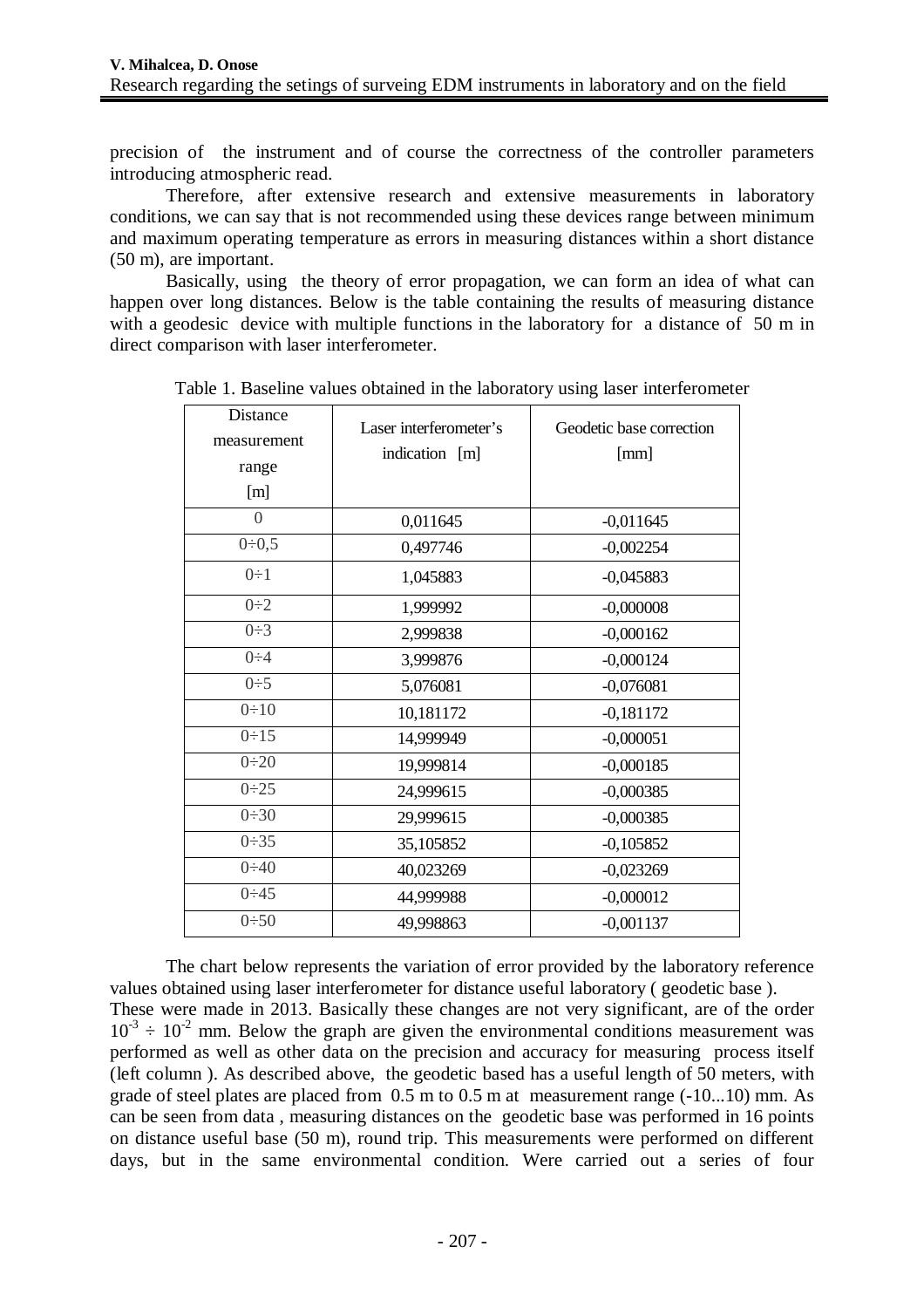measurements points, basically what is shown in the graph and table above represents the average of these points. In the following measured values are further explained in table.

In the left column in the table is specified the distance measurement intervals. In the second column are the data shown the mean values of the laser interferometer measurement points. They are provided with the highest precision. It can also display the measurement results with a resolution of 7 digits . In the third column is given their correction, which is obtained from the difference between the standard (standard value) and the values given for the length (distance) measured.

This values are updated annually , their use as possible every year, and especially improving error correcting distance being made with interferometers laser. For diminish measurement errors is necessary that the environmental parameters (particularly temperature and humidity ) are kept to a acceptable, namely:

•temperature:20°C±0,5°C.

• humidity: 40-45 %.





Measuring interval

Fig. 2. Measuring distances in the laboratory in the range 0 m to 50 m using Leica TCR 407 Power at reference conditions



Fig. 3. Distance measurement laboratory TCR 407 total station Power (forward)



Fig. 4. Distance measurement in laboratory with Leica TCR 407 total station (back)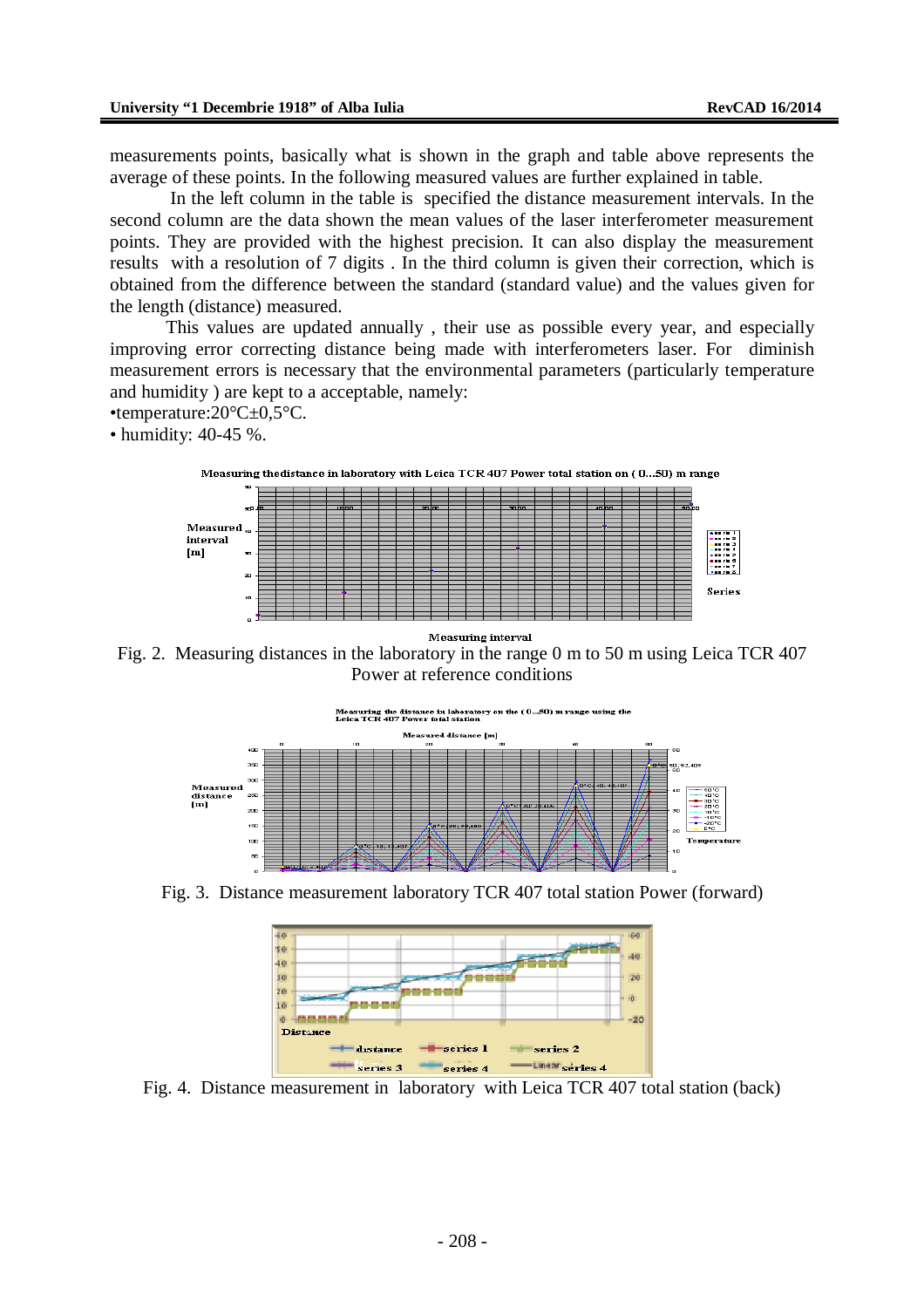| Temperature   | $-20^{\circ}$ C              | $-10$ °C  | $0^{\circ}C$ | $10^{\circ}$ C | $20^{\circ}$ C | $30^{\circ}$ C | $40^{\circ}$ C | $50^{\circ}$ C |
|---------------|------------------------------|-----------|--------------|----------------|----------------|----------------|----------------|----------------|
| introduced in |                              |           |              |                |                |                |                |                |
| the device    |                              |           |              |                |                |                |                |                |
| Corection     | $-36$ ppm                    | $-23$ ppm | $-12$ ppm    | $-1$ ppm       | 9 ppm          | 18 ppm         | 27 ppm         | 36 ppm         |
| made by the   |                              |           |              |                |                |                |                |                |
| device        |                              |           |              |                |                |                |                |                |
|               | Device indication[m]-forward |           |              |                |                |                |                |                |
| $\theta$      | 2,406                        | 2,407     | 2,407        | 2,406          | 2,407          | 2,407          | 2,407          | 2,408          |
| 10            | 12,407                       | 12,407    | 12,407       | 12,407         | 12,407         | 12,407         | 12,407         | 12,408         |
| 20            | 22,407                       | 22,406    | 22,407       | 22,407         | 22,408         | 22,408         | 22,408         | 22,408         |
| 30            | 32,406                       | 32,406    | 32,407       | 32,407         | 32,407         | 32,407         | 32,408         | 32,408         |
| 40            | 42,405                       | 42,406    | 42,406       | 42,407         | 42,408         | 42,408         | 42,408         | 42,409         |
| 50            | 52,404                       | 52,404    | 52,405       | 52,406         | 52,406         | 52,408         | 52,407         | 52,408         |
|               | Device indication[m]-back    |           |              |                |                |                |                |                |
| 50            | 52,404                       | 52.404    | 52,405       | 52,406         | 52,406         | 52,407         | 52,407         | 52,408         |
| 40            | 42,405                       | 42.406    | 42,407       | 42,407         | 42,407         | 42,408         | 42,408         | 42,409         |
| 30            | 32,406                       | 32.406    | 32,406       | 32,407         | 32,407         | 32,407         | 32,408         | 32,408         |
| 20            | 22,407                       | 22.406    | 22,407       | 22,407         | 22,407         | 22,408         | 22,408         | 22,408         |
| 10            | 12,407                       | 12.407    | 12,407       | 12,407         | 12,407         | 12,407         | 12,407         | 12,408         |
| 0             | 2,406                        | 2.407     | 2,407        | 2,406          | 2,407          | 2,407          | 2,407          | 2,408          |

Table 2**.** Measuring the variation of distances on land using Leica TCR 407 Power device in the temperature range  $(-20^{\circ} \text{ C} \div 50^{\circ} \text{ C})$ 

The table above shows the calibration of geodetic Leica TCR 407 Power total station in the laboratory. The measurement of distance was performed on geodesic base useful distances on measuring range ( 0 to 50 ) m back and forward.

The geodesic devices was positioned on a tripod taking care to adjust the horizontal level leveling device. Measuring distances was performed on the interval (0...50) m. The points in which the measurement was made are given in the table.

Before starting the measurements, it was set the temperature of  $20^{\circ}$  C in the EDM instrument software tool. Was watched to see EDM instrument behavior in different temperature conditions in order to know how the variation of the distance measurement accuracy throughout the operation of the instrument.

Given that it is practically impossible and not recommended simulation in real conditions temperature range (-20 $^{\circ}$  C to 50 $^{\circ}$  C), here refer more to the temperature values given at the extreme limits of the range -20 $^{\circ}$  C and +50 $^{\circ}$  C, proceeded to artificially simulate them.



Fig. 5. Measurement trolley and support

All the distances have been measured at 20° C and then simulating the all temperature range ( $-10^{\circ}$  C to 50 $^{\circ}$  C). Basically have entered these values of temperature correction in the EDM instrument temperature program, and for every point measured these temperatures were simulated.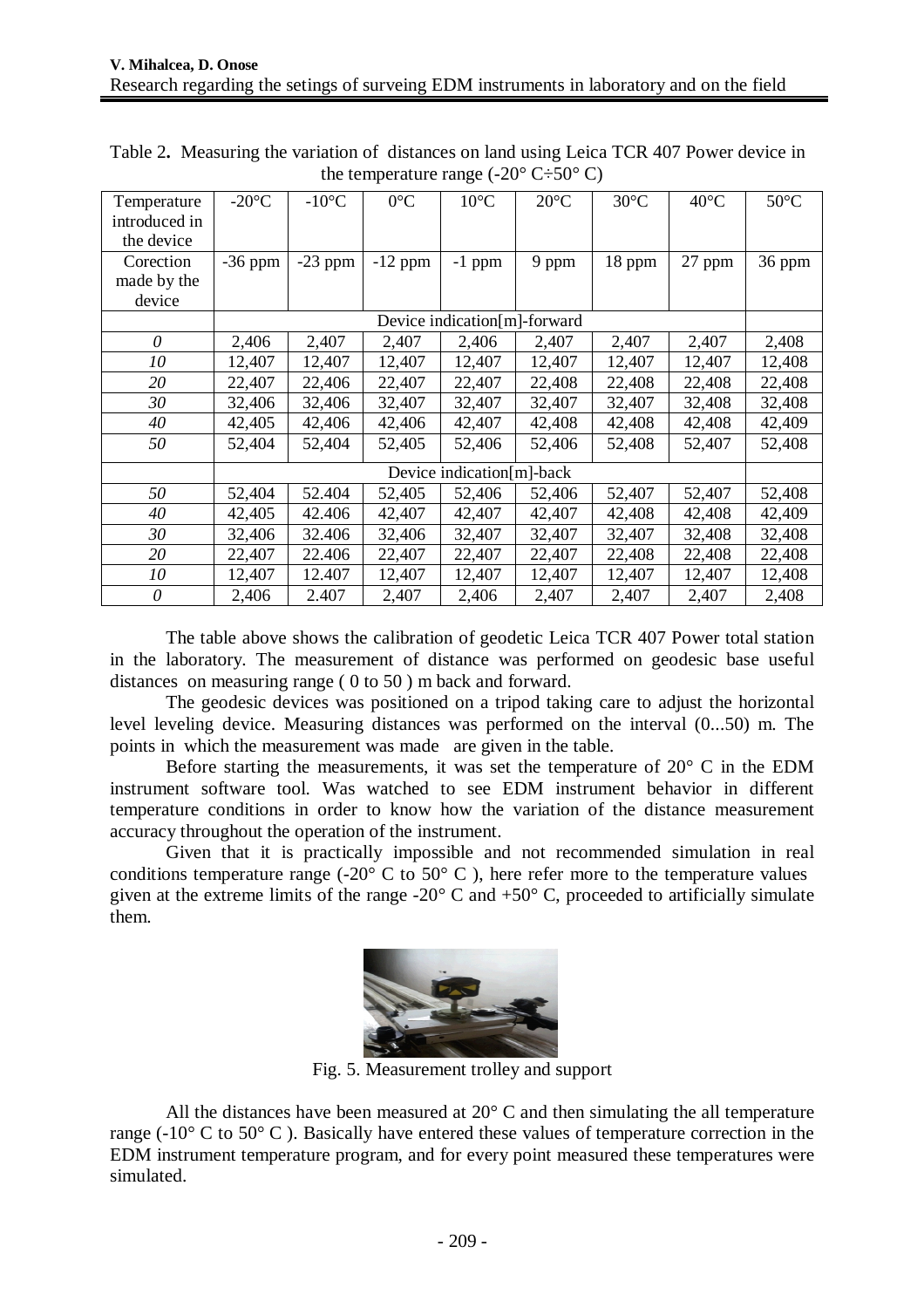Distance measurement results can be seen in the table above. The concept of *ppm* (parts per million) is a term introduced in the software calculation error correction device provides precise distance measurement. Basically if it was far away on the range ( 0…100 ) m, 1 ppm represents 1 mm/1000 m error in distance measurement.

Many of the tools and software used in these areas requires an understanding of the concept ppm to use them properly. Parts per million can be used to express the probable error in a measurement as a tool specification EDM, "2mm  $+$  3 ppm", or an error resulting from a measurement based on a comparison with other measurement or a value taken as certain, or even the average of a group of measurements of the same quantity. It should be noted that the notion of " parts per million " is not only related to EDM measurements [3], [5], [6].

I mention this here because topography is often referred to as " ppm " or the clearing system errors in a distance measurement EDM instrument, which are caused by fluctuations in the speed of light, ambient temperature, atmospheric pressure and content water vapor in the atmosphere through which the light passes[1], [3], [4].

One part per million is simply a fraction of 1/1.000.000. PPM is a superior way to assess the errors individually and combining them. For example, the EDM tool may determine that a 1° C variation in temperature produces a change in reading EDM as a 1 ppm. If the temperature increases, the impact on read a measured value greater than the actual value, so drop by 1 ppm could achieve a correction for this effect. It can also be measured as a change in air pressure of 0.1 inches of mercury will cause an error of 1 ppm reading EDM [2], [3], [4]. If the pressure increases to 0.1 inches of mercury, the impact on remote reading is to make smaller. Ppm thus, in the case where there are two conditions at the same time, it is easy to determine that the net effect is zero. By means of this factor can be calculated and other important parameters, such as the coefficient  $k$ , which is the refractive coefficient of air.

In conclusion EDM instrument calibration is more accurate in laboratory than in the external environment, for the reasons stated above. EDM measurements with these instruments it is recommended to make the outdoor environment for several reasons, namely: -the possibility of measuring distances over a wide range (typically to measure distances on the minimum 1000 and maximum 3500 m to 5000 m depending on the type of prism/ reflector used or according to the technical specifications of the device [3], [5], [6].

In the external environment temperature varies significantly in a summer day, from morning to night, and these variations should be considered as useful for calculating future earth curvature correction constant,  $(k=0,13)$ , also temperature with the introduction of the controller device automatically that calculates the distance measurement accuracy in ppm (parts per million).

Calibration of these instruments is well to realize in to external geodetic bases, as the points where the measured distance spanned recognized are fixed and calibrated in turn by means of certificates. It is recommended to use an external geodetic basis which has pilasters. Now discussing this issue in general, it is recommended that before coming to any measurement of these three parameters into account air temperature, atmospheric pressure and sometimes moisture.

Generally before starting the calibration of the instrument EDM human operator must enter values for these parameters in the section "Setting the EDM instrument" because they contribute greatly to providing precision for distance measurement with the instrument. Of course when the data processed by the operator it can tell whether atmospheric parameters introduced in the wrong way or not, this is evident in the quality of measurements.

So it is advisable not to skip this step, it is essential to collect accurate data in both laboratory and field. The table above shows the EDM instrument calibration distances measured on the interval ( 0...50 ) m, measurement was performed in a summer day in the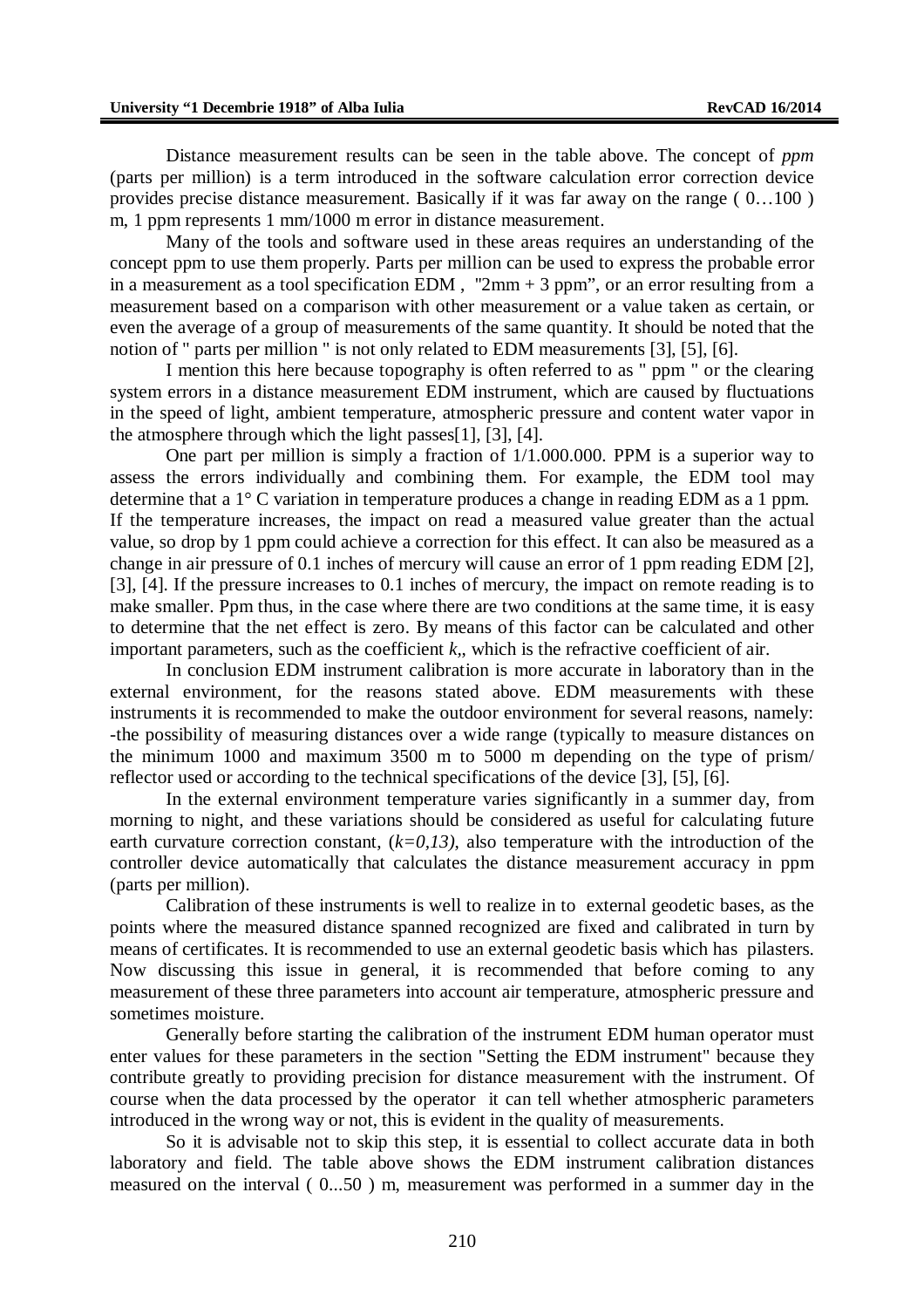$09^{00}$ -12<sup>00</sup> time frame, on the field, on the radius of Snagov, Ilfov county, the edge of the road, on county road number 108 B.

Adjacent location was chosen so as to meet the optimal conditions to the desired measurement which was not possible to perform measurements in the open field, for reason that is not recommended to expose the the device for a long time excessive to heat sunlight. Try as much as possible for the device to be positioned more time in the shade.

Although below the atmospheric parameters are passed to take measurements, it should be noted that throughout the measurement and their indications are corrected, by using appropriate tools. The measurement was performed under the following atmospheric conditions : temperature T=26° C, pressure P=762 mmHg, air humidity U =  $50\div 60$  %.

Measuring distances covered the 6 point accuracy remote. In left column are data points in which the measurement was performed, and in columns two, three , four and five are given the results of measurements performed four series. They also indicate the average values of measurements. As can be seen from the results, the degree of variation in the accuracy of measurements is not high, we can talk about repeatability of measurements.

These variations are due to the fact that in the external environment are a number of factors which can influence the accuracy. One can speak and operator's visual accuracy and especially the precision with which the other operator crosses milestone in that point of measurement. Here you can discuss the many issues involved in determining the accuracy of measurements, but the purpose is to inform the user of these devices practicalities of measuring distances. Comparing the results obtained in the laboratory and the field can specify the following:

on the ground can be measured easily mistaken because the factors stated above.

 on the ground, atmospheric parameters can not be kept constant, it would be preferable for them to be monitored at least every 10 to 10 minutes.

 In laboratory, distance measurement is made using certified reference for geodesic base calibrated, which in turn has a valid calibration certificate, restoring compliance of measurement accuracy. Laboratory atmospheric parameters being equal, this is a plus in increased confidence in providing measurement results.

 In the above table are given the results of distance measurement using EDM tool built into a multifunction device geodesic. The measurement was performed in a summer day on the ground, in the commune of Snagov, Ilfov county, on the edge of the county road number 108 B adjacent to the measuring range of distances was (0...1000) m, containing a number 12 measuring points.

Basically positioned the device on a tripod, taking arbitrary point" 0" m. Distance between points was determined by direct measurement. Straightness measured points was determined using the cross hairs of the geodesic telescope device.

The measuring of these points was performed under varying temperature practically have introduced actual temperature values, and whenever there was a notable change in its variation introduced program the EDM instrument program for temperature correction of the values obtained. The data collection was performed using a digital thermometer.

The length of the intervals measured distances specified in the table, return using the direct method, similarly as was done in complete laboratory. The results are given in table 4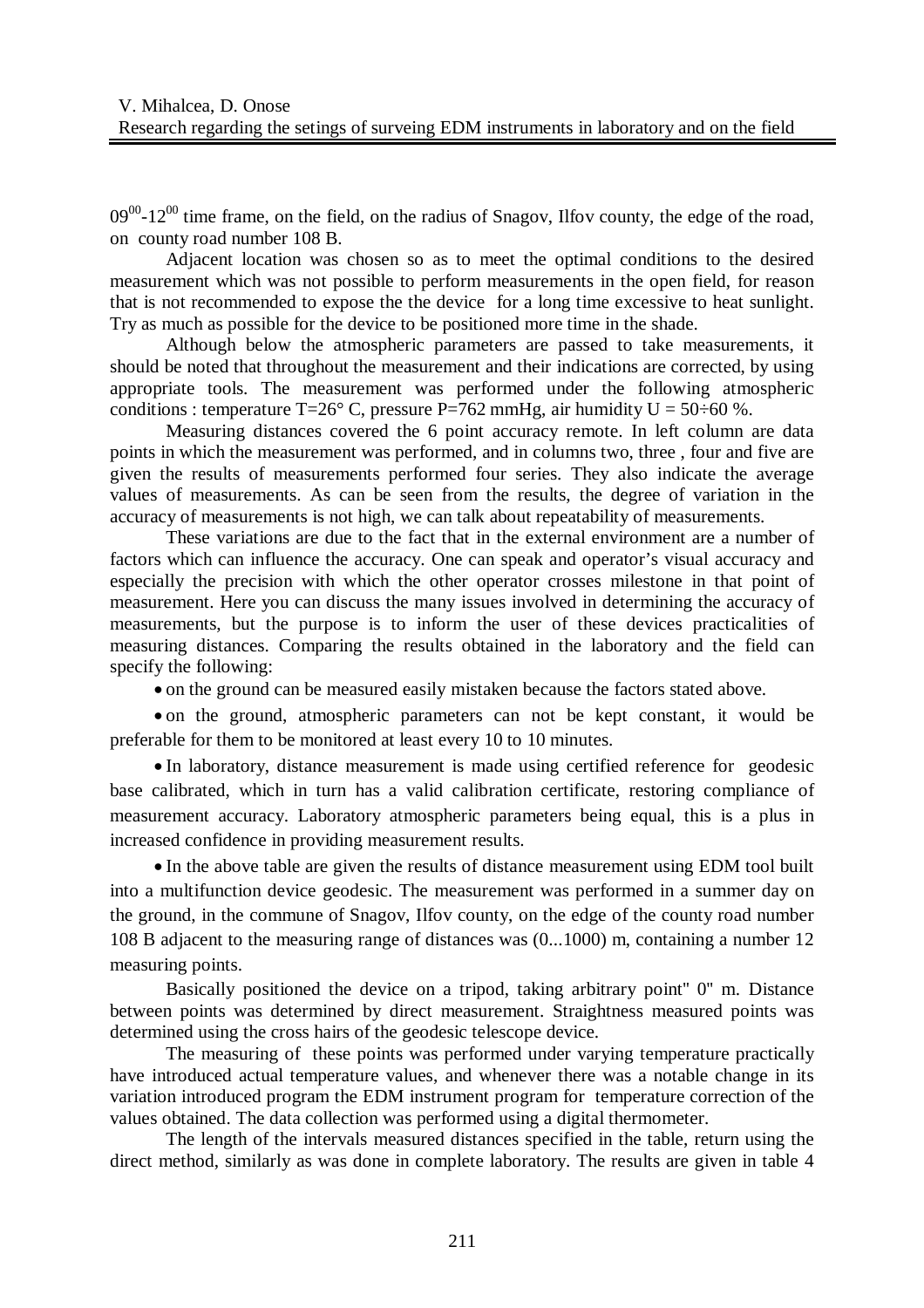and the graph in figure 6. From this chart, can be observed, there is a measurement repeatability between the specified intervals.

| Distance | Indication of the device-Mean value    | Standard          | Temperature          | Temperature  |
|----------|----------------------------------------|-------------------|----------------------|--------------|
| (m)      | m                                      | deviation         | inserted in the      | correction   |
|          |                                        | S                 | device $[^{\circ}C]$ | made by the  |
|          |                                        | $\lceil m \rceil$ |                      | device [ppm] |
| $\Omega$ | $0.020$ ; $0.195$ ; $0.015$ ; $0.0145$ | 0.002901          | 26                   | 13.4         |
| 10       | 10.016; 10.008; 10.006; 10.001         | 0.006238          | 25.8                 | 14.2         |
| 20       | 19.976; 19.976; 19.976; 19.975         | 0.0005            | 25.4                 | 13.95        |
| 30       | 29.995; 29.994; 29.989; 29.990         | 0.002945          | 25.3                 | 13.77        |
| 40       | 40.024; 40.022; 40.025; 40.025         | 0.001414          | 25.4                 | 13.86        |
| 50       | 50.000; 49.999; 50.000; 50.000         | 0.0005            | 25.6                 | 14.04        |
| 100      | 100.024; 100.024; 100.022; 100.025     | 0.001258          | 25.4                 | 13.86        |
| 200      | 199.991; 199.994; 199.994; 199.992     | 0.0015            | 25.6                 | 14.04        |
| 400      | 400.012; 400.009; 400.015; 400.010     | 0.00264           | 25.2                 | 13.68        |
| 500      | 500.017; 500.016; 500.018; 500.018     | 0.00095           | 25                   | 13.5         |
| 600      | 600.005; 600.008; 600.009; 600.006     | 0.000182          | 24.8                 | 13.32        |
| 800      | 800.016; 800.009; 800.008; 800.010     | 0.000359          | 25                   | 13.5         |
| 1000     | 1000.019; 1000.20; 1000.015; 1000.015  | 0.002629          | 25.2                 | 13.68        |

Table 4. Distance measurement on the field on (0...1000) m using Leica TCR 407 Power total

#### station



station

### **5. Conclusions**

This article was written to highlight the importance to be given to the correct use of these tools in terms of their use. Were noted some important issues relating to the operation of these instruments, which should be considered before starting the measuring process, which involves making device adjustements on the field and in to the laboratory.

Measurements for distances were performed in laboratory and on land, and have found the following: on the ground the distances can be measured easily mistaken because the factors stated above, and on the ground, atmospheric parameters can not be kept constant, it would be the measurement process itself, which involves performing unit adjustments both on the field and in the laboratory at least 10 to 10 minutes.